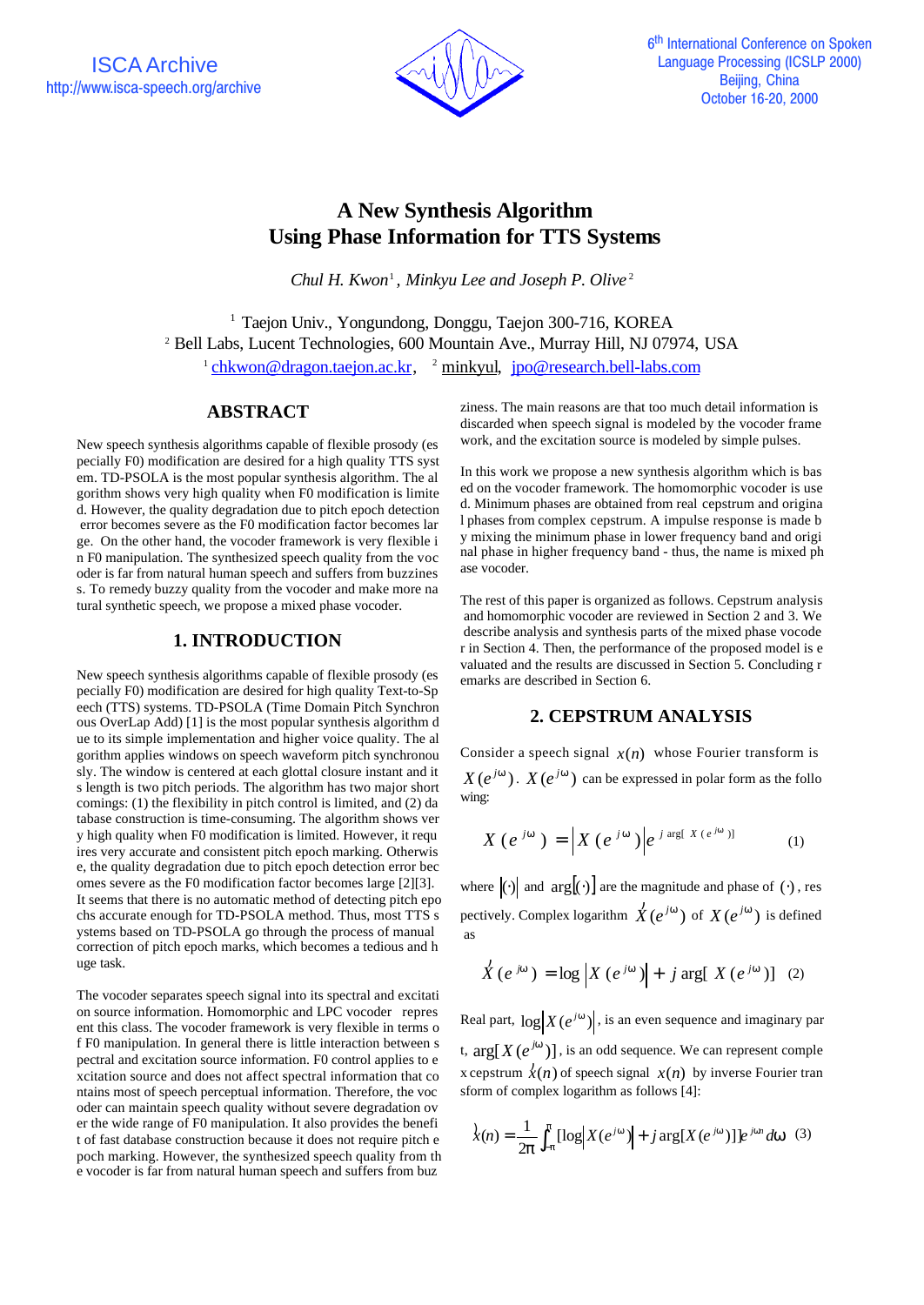Note that there exists Hilbert transform relation between  $\log |X(e^{jw})|$  and  $\arg[X(e^{jw})]$  [4]. As  $e^{jwn} = \cos(wn)$  $+$  *j*sin(*wn*), eq. (3) becomes

$$
\begin{aligned} \n\hat{\chi}(n) &= \frac{1}{2p} \int_{-p}^{p} \left[ \log \left| X(e^{jw}) \right| \cos(wn) \right. \\ \n&\quad - \arg \left[ X(e^{jw}) \right] \sin(wn) \left| dw \right. \n\end{aligned}
$$

From eq. (4), we can see that complex cepstrum of a real sequen ce is also a real sequence.

Real cepstrum  $c(n)$  (we will refer it to cepstrum) can be obtain ed by inverse Fourier transform of the logarithm of the magnit ude spectrum and is represented as follows:

$$
c(n) = \frac{1}{2p} \int_{-p}^{p} \log \left| X(e^{jw}) \right| e^{jwn} dw \qquad (5)
$$

By comparing eqs. (3) and (5), and from the odd property of  $\arg[X(e^{jw})]$ , the relation between complex cepstrum  $\chi(n)$ and cepstrum  $c(n)$  is as the following:

$$
c(n) = \frac{\left[\frac{1}{x}(n) + \frac{1}{x}(-n)\right]}{2}
$$
 (6)

Special consideration should be given to phase,  $\arg[X(e^{jw})]$ , of  $X(e^{jw})$ . The principle phase obtained is discontinuous bec ause of modular 2*p* operation, and thus problems of uniquenes s occur. Therefore, we should make the phase be continuous, an d the resulting phase is called unwrapped phase. We used a phas e unwrapping algorithm proposed by Tribolet [5].

# **3. HOMOMORPHIC VOCODER**

A speech signal is composed of spectral and excitation compone nts, and can be represented as convolution of the two component s as follows:

$$
s(n) = h(n) * e(n)
$$
 (7)

where  $s(n)$  is a speech signal,  $h(n)$  is an impulse response of vocal tract,  $e(n)$  is an excitation signal and  $*$  denotes convolutionon. The two components can be separated by homomorphic dec onvolution in Fig. 1. Cepstrums of  $s(n)$  and  $h(n)$  are  $c(n)$  a  $h(n)$ , which  $h(n)$  is low-time part of the cepstrum  $c(n)$ . We can obtain  $\hat{h}(n)$  from  $c(n)$  by using an appropriate windo w. The window is called liftering filter and is as the following:

$$
l(n) = 1, \quad n \le P
$$
  
= 0, otherwise (8)

where  $P$  is a pitch period of the input speech signal.

A process synthesizing the speech signal is shown in Fig. 2, and

represents homomorphic vocoder. The Fourier transform of )

 $h(n)$  is the log magnitude of the speech spectrum, that is, spect rum envelope. The impulse response is obtained by the inverse Fourier transform of the exponential of the spectrum envelope. Finally the impulse response is convolved with the excitation sig nal, and therefore the resulting signal is a synthesized speech sig nal. In this case, the phase is zero and therefore the synthesized speech signal is symmetric. The impulse response is called zero phase impulse response.

A minimum and maximum phase impulse responses of spectral envelope identical to zero phase impulse response can be obtain ed. The minimum phase impulse response is obtained by using t he following window instead of the function of eq. (8).

$$
l(n) = 1, \quad n = 0
$$
  
= 2, \quad 0 < n \le P  
= 0, \quad \text{otherwise} \tag{9}

The maximum phase impulse response is also obtained by using the following window.

$$
l(n) = 1, \quad n = 0
$$
  
= 2, \quad -P \le n < 0  
= 0, \quad \text{otherwise} \tag{10}

It was reported in [6] that the minimum phase synthesis is prefer red to the other two cases perceptually.

#### **4. MIXED PHASE VOCODER**

We propose a new analysis-synthesis algorithm for TTS applicat ions, Mixed Phase Vocoder (MP Vocoder), which is based on th e homomorphic vocoder. The conventional homomorphic vocod er analyzes input speech pitch-asynchronously, and separates sp ectral and source information from input speech as described in Section 3. By separating input speech into two components, bot h excitation source and vocal tract spectrum can be controlled fr eely. That is, the vocoder can handle wide F0 modification. The vocoder transforms the speech signal into spectral domain by FF T and then smoothes the spectrum by homomorphic filtering. Ev en though the signal is modified from the original signal, the sig nal has the same spectral envelope as the original signal. One di sadvantage is that the homomorphic vocoder makes buzzy soun ds. We believe that this is mainly due to the lack of randomness especially in the high frequency band. To remedy the buzzy qual ity from the vocoder the proposed algorithm uses the original ph ase information. There have been several reports [7][8] that retai ning the original phase information in the higher frequency band is perceptually important. Thus, the algorithm mixes the minim um phase in lower frequency band and the original phase in high er frequency band. During speech synthesis, it makes synthetic s peech using the overlap-add method as in TD-PSOLA.

The analysis part of the proposed algorithm classifies speech seg ments into voiced and unvoiced. Unvoiced segments are unproc essed and stored as waveform itself. Voiced segments are proce ssed based on the homomorphic vocoder using cepstrum analysi s. Frame length is 20 msec and frames are shifted every 5 msec. A Gaussian window is used before FFT is calculated. The windo w is as the following: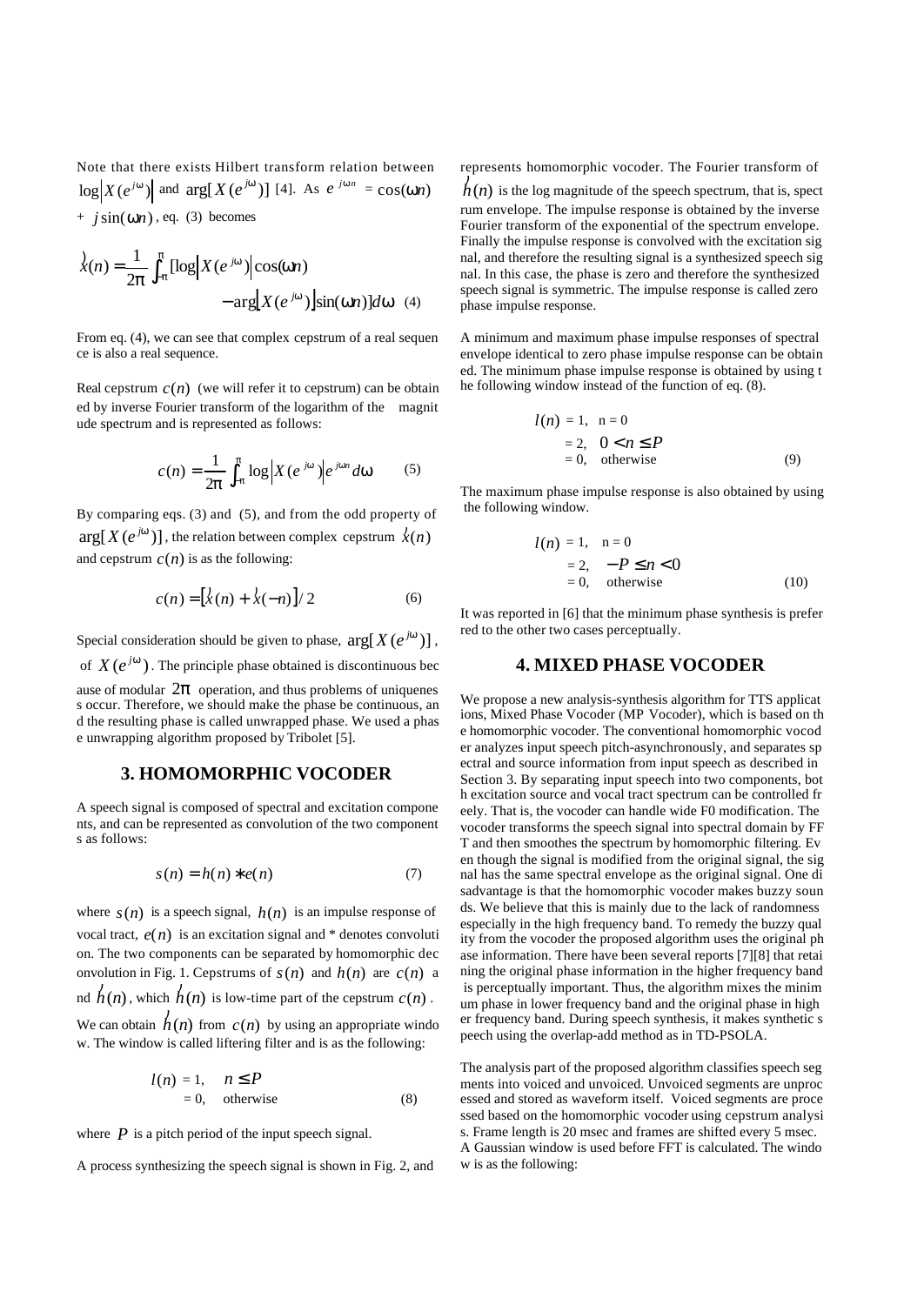$$
\mathbf{W}(n) = \exp[-\mathbf{p}((t-t_c)/t_m)^2]
$$
 (11)

where  $t_c$  indicates the center of the window and  $t_w$  denotes the e half of the window size. We first obtain a minimum phase resp onse, and then add the randomness to the minimum phase respo nse using the original phase information. Block diagram for obta ining a minimum phase response is shown in Fig. 3. The comple x cepstrum is obtained as explained in Section 2. Real cepstrum can be obtained from the complex cepstrum using eq. (5). A min imum phase impulse response is obtained by minimum phase lif tering from the cepstrum using the window function of eq. (9). T he resulting minimum phase response always has the peak pulse at the center of the response. This characteristic is very importa nt for F0 modification because we always know where the peak pulse is. On the contrary, it is difficult for TD-PSOLA algorithm to find accurate pitch epoch. However, speech signal synthesize d from the minimum phase response sounds buzzy. In order to g et rid of the buzziness, we introduced period-by-period randomn ess.

We obtain the original phase information to be added to the mi nimum phase response. The complex cepstrum retain the origina l phase, and thus we can obtain the phase information from the c omplex cepstrum. But, in order to facilitate F0 and duration mod ification, the low frequency original phase information retained i n complex cepstrum should be discarded. This can be done by m ixing the minimum phase in lower frequency band and original phase in higher frequency band - thus, the name is mixed phase vocoder. The resulting impulse response has the peak pulse at th e center of the response as in the minimum phase response, whil e it retains randomness from the original phase in higher frequen cy band. The peak pulses are centered at the responses in both th e impulse responses from minimum phase and mixed phase as s hown in Fig. 4. However, the response from mixed phase has so me energy in the left part of the peak pulse. This is due to the ori ginal phase information in the higher frequency band. We believ e that it introduces some pitch-by-pitch randomness resulting in perceptually better quality.

### **5. SYNTHESIS AND EVALUATION**

The mixed phase impulse response obtained in the analysis part is used to synthesize speech signal by the overlap-add method. T he response does not have pitch information. So, pitch can be co ntrolled freely at synthesis stage.

In the context of concatenative Text-to-Speech synthesis, given t he target phone sequence, pitch and duration, the synthesis algor ithm connects the concatenation units to synthesize the target ph one sequence. It is most likely that the original acoustic units are recorded at different context with different pitch, duration. Con sequently, it is necessary to modify the original prosody to the ta rget prosody. As for duration modification, the original phone d uration is linearly scaled to the target phone duration with the sc ale factor. After the duration is modified to the target duration, p itch modification is performed based on overlap-add method. Be cause of decaying characteristic of the impulse response, the inf ormation loss is little on overlap-add process.

In TTS, it is often necessary to smooth the units at the concatena

tion points. A simple linear interpolation of two adjacent respon ses in the time domain can be used without severe phase discont inuities. If the two adjacent responses have similar spectrum env elope, then they also have similar phase spectrum, which can be obtained from spectral envelope by the Hilbert transform. This r esults in smooth concatenation of spectra over the concatenation points.

We performed informal listening tests to compare the performan ce of the MP vocoder and TD-PSOLA algorithm for TTS applic ation. The same TTS front-end is used for prosody generation fo r both cases, i.e., the two sets of synthetic speech have exactly th e same phone sequence and prosody. The two systems have the same set of concatenation units recorded from the same speaker. Expert listeners who have worked in TTS area for several years were asked to choose one that sounds better. The listening test r evealed several important points. First, listeners agreed that the MP vocoder produces better segmental voice quality than TD-P SOLA does. The synthetic speech from MP vocoder is closer to the original speaker. The MP vocoder system also has much mor e consistent synthetic quality over large range of F0 modificatio n factor. Second, in TD-PSOLA system, slight spectral mismatc hes at concatenation points are quite distinct and disturbing. In MP vocoder system, on the other hand, spectral envelope interp olation is achieved through a very simple time-domain linear sm oothing of the voiced pitch periods. The concatenation of two se gments can now be achieved by a simple linear interpolation in t he time domain. Using the response makes smoother spectral en velope than using waveform itself does.

## **6. CONCLUSIONS**

We have described analysis and synthesis parts of our proposed model, mixed phase vocoder. The model is based on the homom orphic vocoder. A minimum phase response is obtained from re al cepstrum. The resulting response has the peak pulse at the cen ter of the response. Thus, it is easy to modify F0. However, to re duce the buzziness in the voice quality from the homomorphic v ocoder we use the original phase information. We obtain the ori ginal phase from the complex cepstrum. An impulse response is made by mixing the minimum phase in lower frequency band an d the original phase in higher frequency band. Informal listening tests have shown that the mixed phase vocoder can produce hig h quality TTS synthesis.

#### **REFERENCES**

- 1. Hamon, C.E. Moulines, and F. Charpentier, "A diphone sys tem based on time-domain prosodic modifications of speec h," Proc. of ICASSP 89, pp. 238-241, Glasgow, 1989.
- 2. T. Dutoit, An introduction to text-to-speech synthesis, Kluw er academic publishers, Dordrecht, The Netherlands, Ch. 10, 1997.
- 3. S. Takano and M. Abe, "A new F0 modification algorithm b y manipulating harmonics of magnitude spectrum," Proc. of Eurospeech 99, pp. 1875-1878, Budapest, 1999.
- 4. A.V. Oppenheim and R.W. Schafer, Discrete-time signal pr ocessing, Prentice Hall, NJ, Ch. 12, 1989.
- 5. J. M. Tribolet, "A new phase unwrapping algorithm," IEEE Trans. on acoustics, speech, and signal processing, vol. 25, no. 2, pp. 170-177, 1977.
- 6. L.R. Rabiner and R.W. Schafer, Digital processing of speec